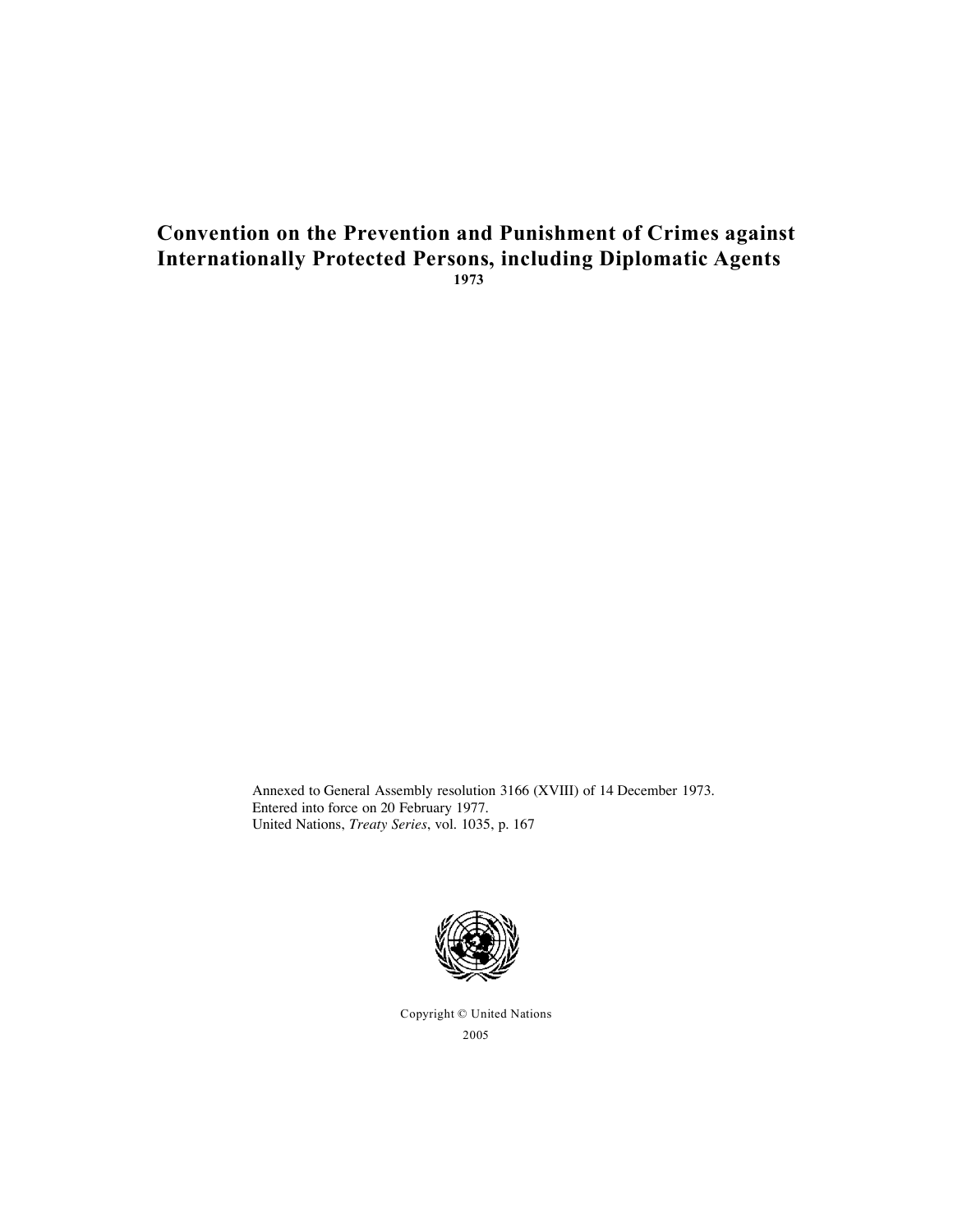# Convention on the Prevention and Punishment of Crimes against Internationally Protected Persons, including Diplomatic Agents, Annexed to General Assembly resolution 3166 (XVIII) of 14 December 1973

*The States Parties to this Convention*,

*Having in mind* the purposes and principles of the Charter of the United Nations concerning the maintenance of international peace and the promotion of friendly relations and cooperation among States,

*Considering* that crimes against diplomatic agents and other internationally protected persons jeopardizing the safety of these persons create a serious threat to the maintenance of normal international relations which are necessary for cooperation among States,

*Believing* that the commission of such crimes is a matter of grave concern to the international community,

*Convinced* that there is an urgent need to adopt appropriate and effective measures for the prevention and punishment of such crimes,

*Have agreed* as follows:

## *Article 1*

For the purposes of this Convention:

1. "Internationally protected person" means:

(*a*) A Head of State, including any member of a collegial body performing the functions of a Head of State under the constitution of the State concerned, a Head of Government or a Minister for Foreign Affairs, whenever any such person is in a foreign State, as well as members of his family who accompany him;

(*b*) Any representative or official of a State or any official or other agent of an international organization of an intergovernmental character who, at the time when and in the place where a crime against him, his official premises, his private accommodation or his means of transport is committed, is entitled pursuant to international law to special protection from any attack on his person, freedom or dignity, as well as members of his family forming part of his household.

2. "Alleged offender" means a person as to whom there is sufficient evidence to determine prima facie that he has committed or participated in one or more of the crimes set forth in article 2.

## *Article 2*

1. The intentional commission of:

(*a*) A murder, kidnapping or other attack upon the person or liberty of an internationally protected person;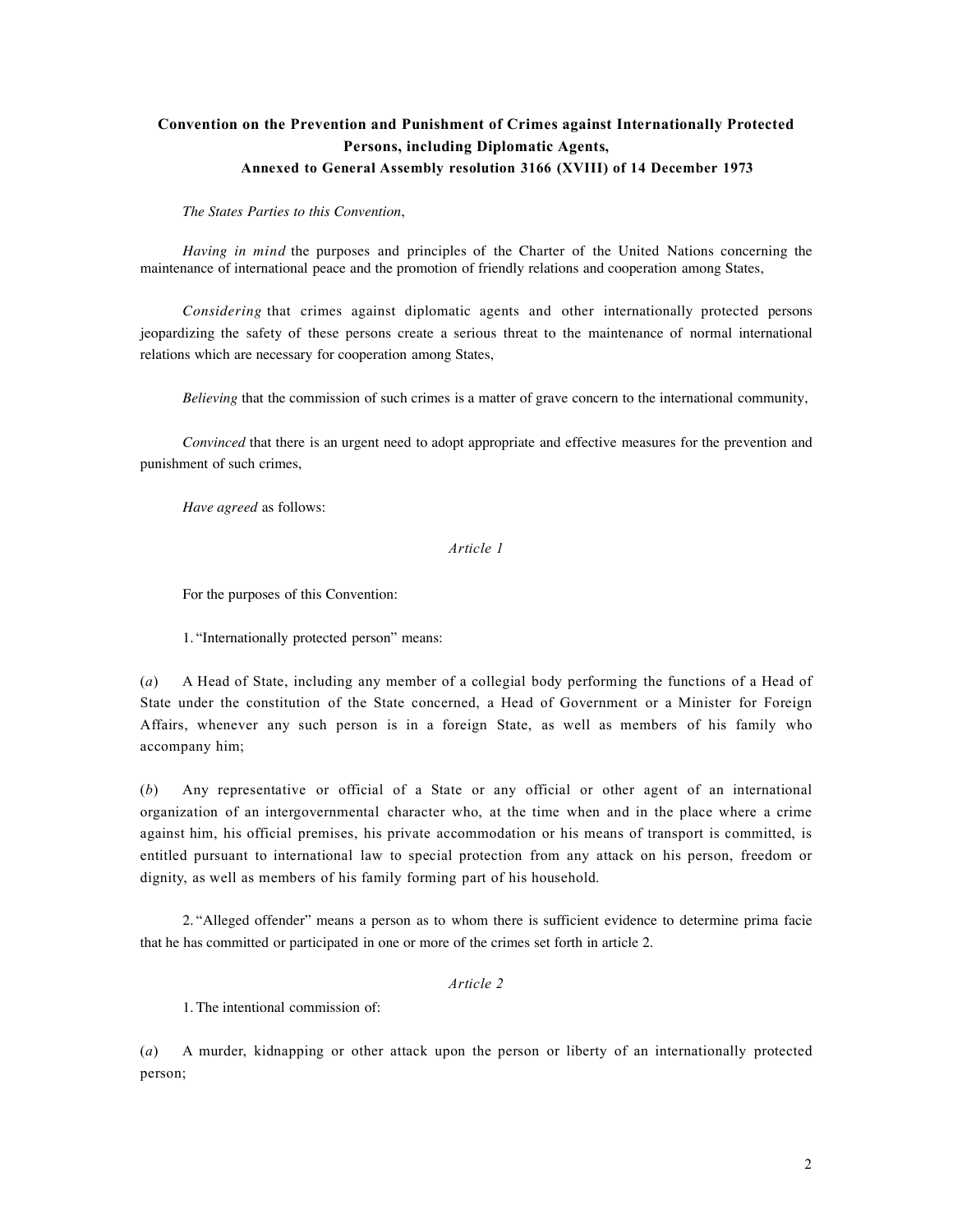*b*) A violent attack upon the official premises, the private accommodation or the means of transport of an internationally protected person likely to endanger his person or liberty;

(*c*) A threat to commit any such attack;

(*d*) An attempt to commit any such attack; and

(*e*) An act constituting participation as an accomplice in any such attack shall be made by each State Party a crime under its internal law.

2. Each State Party shall make these crimes punishable by appropriate penalties which take into account their grave nature.

3. Paragraphs 1 and 2 of this article in no way derogate from the obligations of States Parties under international law to take all appropriate measures to prevent other attacks on the person, freedom or dignity of an internationally protected person.

#### *Article 3*

1. Each State Party shall take such measures as may be necessary to establish its jurisdiction over the crimes set forth in article 2 in the following cases:

(*a*) When the crime is committed in the territory of that State or on board a ship or aircraft registered in that State;

(*b*) When the alleged offender is a national of that State;

(*c*) When the crime is committed against an internationally protected person as defined in article 1 who enjoys his status as such by virtue of functions which he exercises on behalf of that State.

2. Each State Party shall likewise take such measures as may be necessary to establish its jurisdiction over these crimes in cases where the alleged offender is present in its territory and it does not extradite him pursuant to article 8 to any of the States mentioned in paragraph 1 of this article.

3. This Convention does not exclude any criminal jurisdiction exercised in accordance with internal law.

#### *Article 4*

States Parties shall cooperate in the prevention of the crimes set forth in article 2, particularly by:

(*a*) taking all practicable measures to prevent preparations in their respective territories for the commission of those crimes within or outside their territories;

(*b*) exchanging information and coordinating the taking of administrative and other measures as appropriate to prevent the commission of those crimes.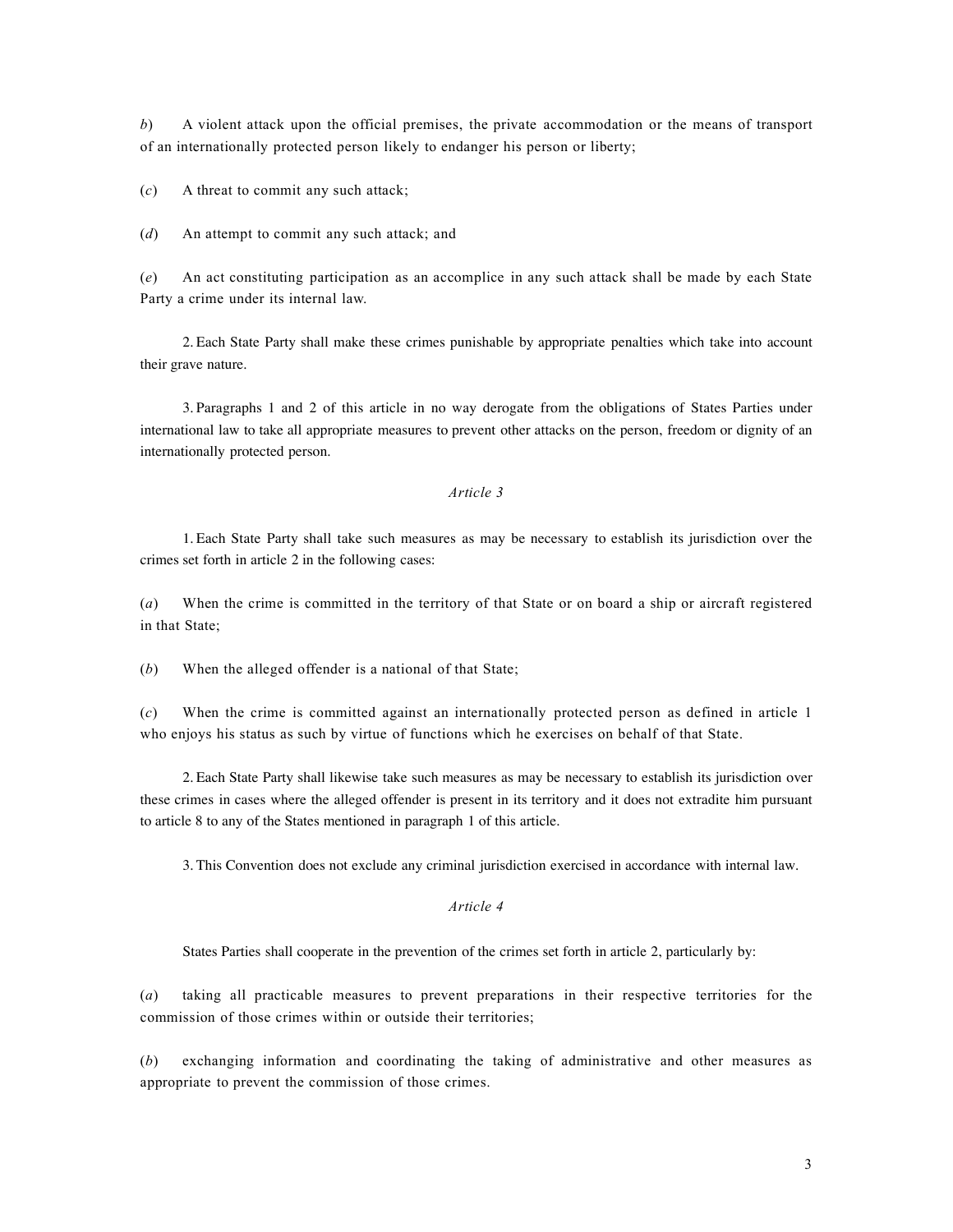1. The State Party in which any of the crimes set forth in article 2 has been committed shall, if it has reason to believe that an alleged offender has fled from its territory, communicate to all other States concerned, directly or through the Secretary-General of the United Nations, all the pertinent facts regarding the crime committed and all available information regarding the identity of the alleged offender.

2. Whenever any of the crimes set forth in article 2 has been committed against an internationally protected person, any State Party which has information concerning the victim and the circumstances of the crime shall endeavour to transmit it, under the conditions provided for in its internal law, fully and promptly to the State Party on whose behalf he was exercising his functions.

#### *Article 6*

1. Upon being satisfied that the circumstances so warrant, the State Party in whose territory the alleged offender is present shall take the appropriate measures under its internal law so as to ensure his presence for the purpose of prosecution or extradition. Such measures shall be notified without delay directly or through the Secretary-General of the United Nations to:

(*a*) The State where the crime was committed;

(*b*) The State or States of which the alleged offender is a national or, if he is a stateless person, in whose territory he permanently resides;

(*c*) The State or States of which the internationally protected person concerned is a national or on whose behalf he was exercising his functions;

(*d*) All other States concerned; and

(*e*) The international organization of which the internationally protected person concerned is an official or an agent.

2. Any person regarding whom the measures referred to in paragraph 1 of this article are being taken shall be entitled:

(*a*) To communicate without delay with the nearest appropriate representative of the State of which he is a national or which is otherwise entitled to protect his rights or, if he is a stateless person, which he requests and which is willing to protect his rights; and

(*b*) To be visited by a representative of that State.

#### *Article 7*

The State Party in whose territory the alleged offender is present shall, if it does not extradite him, submit, without exception whatsoever and without undue delay, the case to its competent authorities for the purpose of prosecution, through proceedings in accordance with the laws of that State.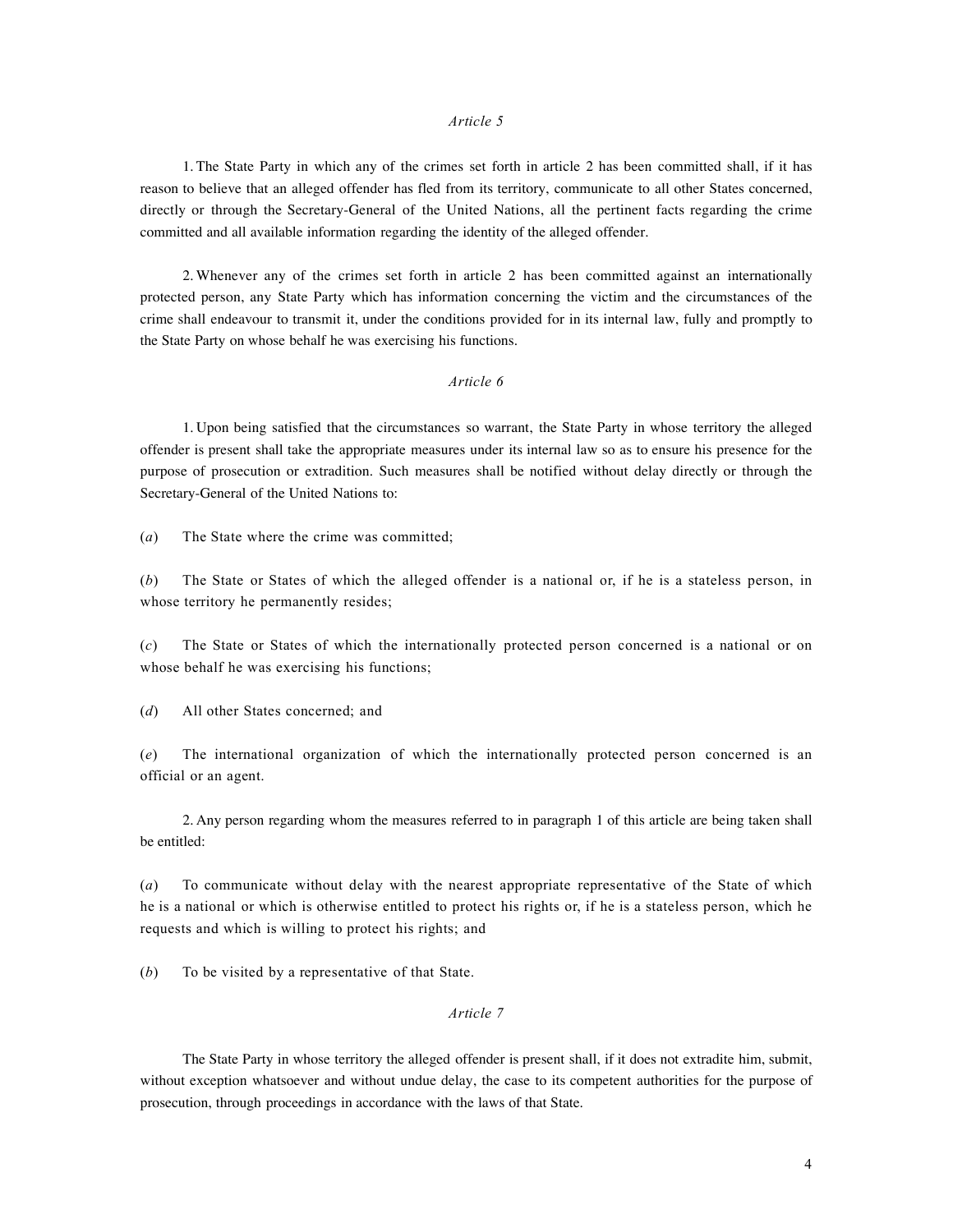1. To the extent that the crimes set forth in article 2 are not listed as extraditable offences in any extradition treaty existing between States Parties, they shall be deemed to be included as such therein. States Parties undertake to include those crimes as extraditable offences in every future extradition treaty to be concluded between them.

2. If a State Party which makes extradition conditional on the existence of a treaty receives a request for extradition from another State Party with which it has no extradition treaty, it may, if it decides to extradite, consider this Convention as the legal basis for extradition in respect of those crimes. Extradition shall be subject to the procedural provisions and the other conditions of the law of the requested State.

3. States Parties which do not make extradition conditional on the existence of a treaty shall recognize those crimes as extraditable offences between themselves subject to the procedural provisions and the other conditions of the law of the requested State.

4. Each of the crimes shall be treated, for the purpose of extradition between States Parties, as if it had been committed not only in the place in which it occurred but also in the territories of the States required to establish their jurisdiction in accordance with paragraph 1 of article 3.

# *Article 9*

Any person regarding whom proceedings are being carried out in connection with any of the crimes set forth in article 2 shall be guaranteed fair treatment at all stages of the proceedings.

### *Article 10*

1. States Parties shall afford one another the greatest measure of assistance in connection with criminal proceedings brought in respect of the crimes set forth in article 2, including the supply of all evidence at their disposal necessary for the proceedings.

2. The provisions of paragraph 1 of this article shall not affect obligations concerning mutual judicial assistance embodied in any other treaty.

## *Article 11*

The State Party where an alleged offender is prosecuted shall communicate the final outcome of the proceedings to the Secretary-General of the United Nations, who shall transmit the information to the other States Parties.

### *Article 12*

The provisions of this Convention shall not affect the application of the Treaties on Asylum, in force at the date of the adoption of this Convention, as between the States which are parties to those Treaties; but a State Party to this Convention may not invoke those Treaties with respect to another State Party to this Convention which is not a party to those Treaties.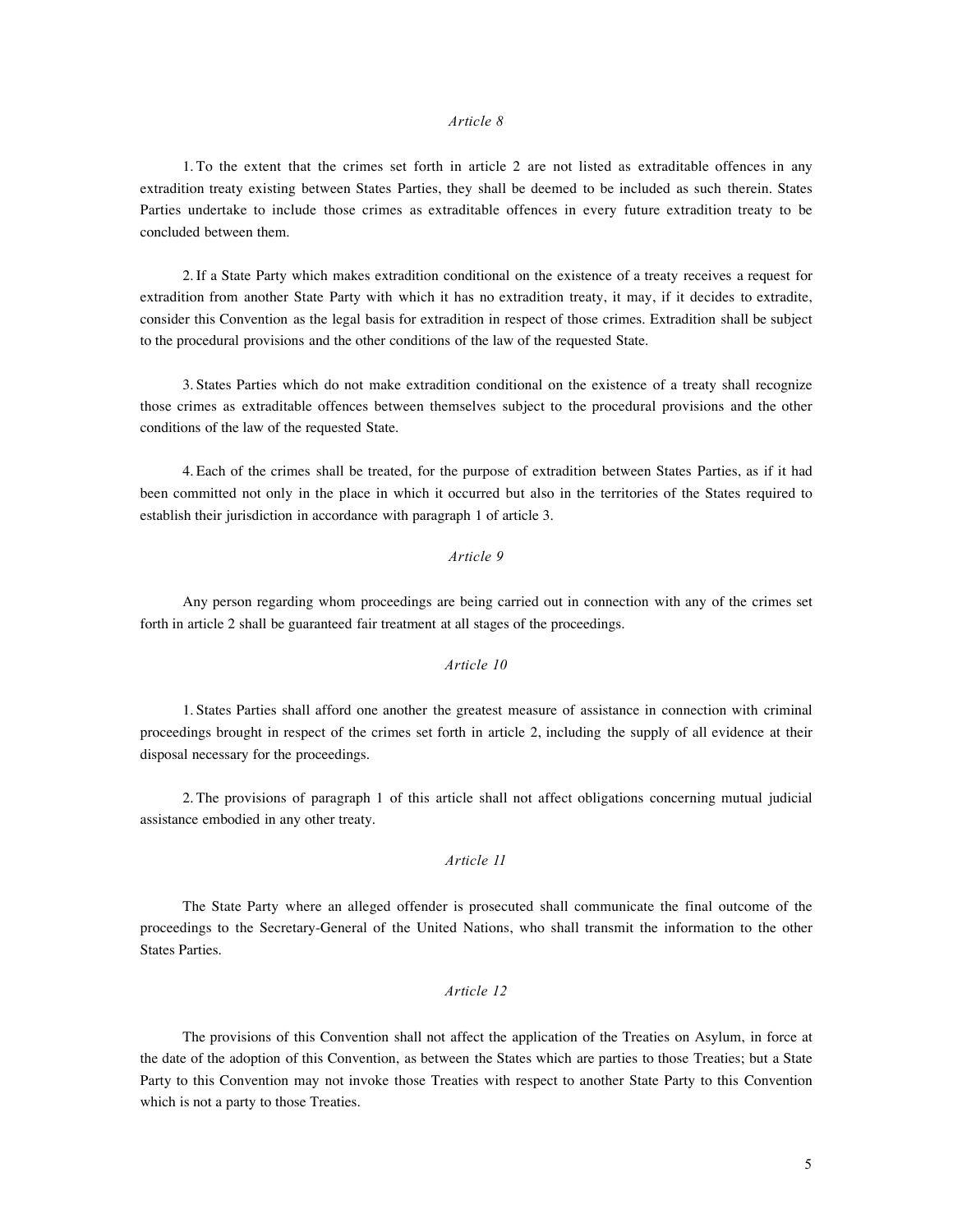1. Any dispute between two or more States Parties concerning the interpretation or application of this Convention which is not settled by negotiation shall, at the request of one of them, be submitted to arbitration. If within six months from the date of the request for arbitration the parties are unable to agree on the organization of the arbitration, any one of those parties may refer the dispute to the International Court of Justice by request in conformity with the Statute of the Court.

2. Each State Party may at the time of signature or ratification of this Convention or accession thereto declare that it does not consider itself bound by paragraph 1 of this article. The other States Parties shall not be bound by paragraph 1 of this article with respect to any State Party which has made such a reservation.

3. Any State Party which has made a reservation in accordance with paragraph 2 of this article may at any time withdraw that reservation by notification to the Secretary-General of the United Nations.

#### *Article 14*

This Convention shall be open for signature by all States, until 31 December 1974, at United Nations Headquarters in New York.

# *Article 15*

This Convention is subject to ratification. The instruments of ratification shall be deposited with the Secretary-General of the United Nations.

#### *Article 16*

This Convention shall remain open for accession by any State. The instruments of accession shall be deposited with the Secretary-General of the United Nations.

#### *Article 17*

1. This Convention shall enter into force on the thirtieth day following the date of deposit of the twentysecond instrument of ratification or accession with the Secretary-General of the United Nations.

2. For each State ratifying or acceding to the Convention after the deposit of the twenty-second instrument of ratification or accession, the Convention shall enter into force on the thirtieth day after deposit by such State of its instrument of ratification or accession.

#### *Article 18*

1. Any State Party may denounce this Convention by written notification to the Secretary-General of the United Nations.

2. Denunciation shall take effect six months following the date on which notification is received by the Secretary-General of the United Nations.